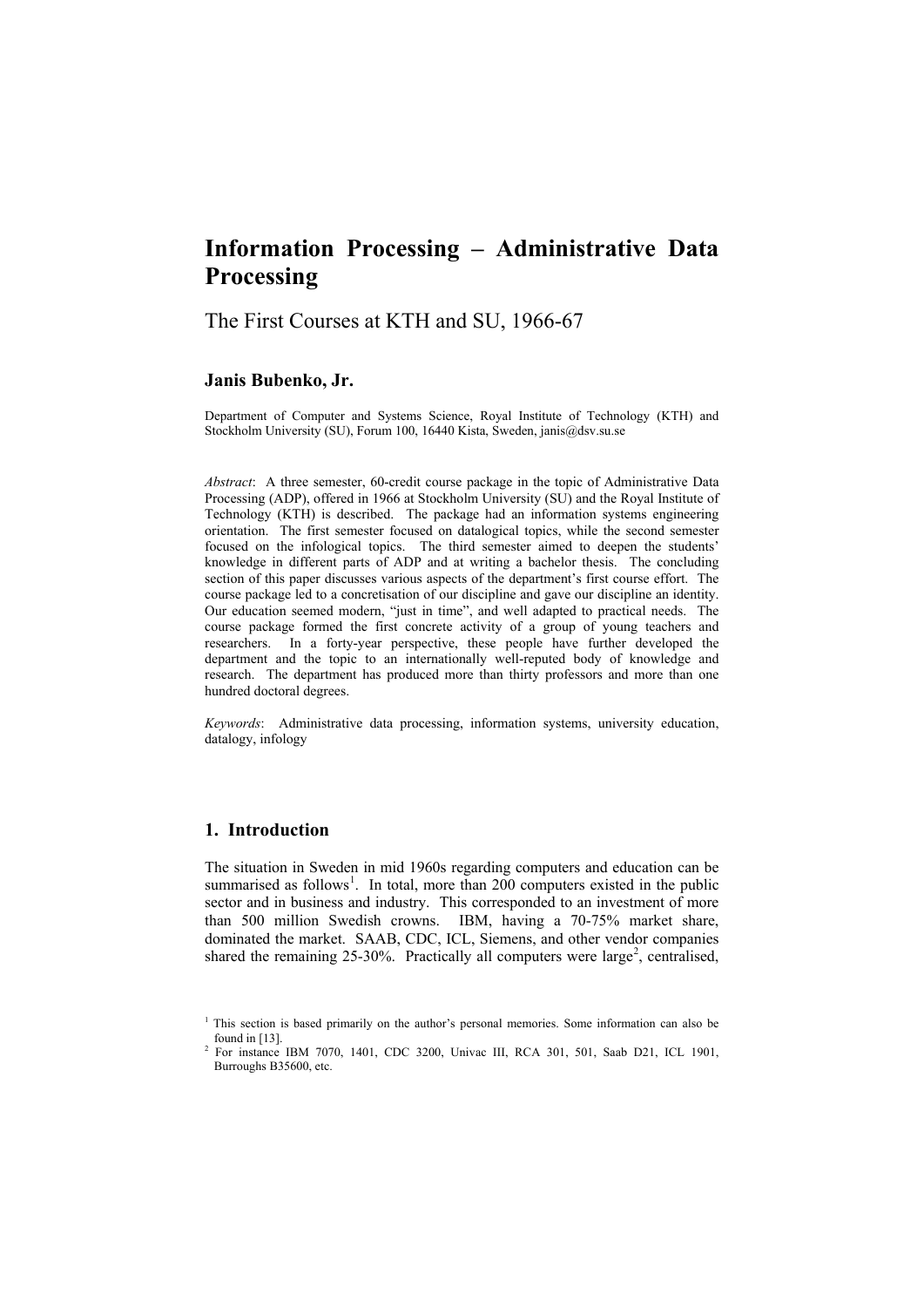and operated in a "batch processing" mode. Communication of data using telephone lines was unusual (and slow, about 300 bps).

The computing industry employed between 8,000 and 10,000 persons with jobs such as programmers, system analysts and designers, administrators, salespersons, and technicians. These professionals had no academic degrees in computer-oriented topics such as computer science or information processing. Such education at universities simply did not exist. Several of them had a basic university education as mathematicians, statisticians, engineers, or economists. They acquired their knowledge and skills in computers and programming by courses offered by the computer vendors. IBM, in particular, had a considerable activity in training of their customers' personnel in programming as well as in systems development and planning. People with an academic degree were often given a full year of full-time training at IBM before being placed to work as salespersons or system analysts.

Swedish university authorities became concerned with higher education in the field of computing. No university discipline in computing or in information systems existed at this time. What did exist were shorter programmes and courses in computer technology, programming, and systems planning and work, normally as part of other educational programmes. For instance, shorter courses in computer technology were normally part of electrical engineering programs, courses in programming part of programs in mathematics or statistics, and courses in systems planning and work were part of programs related to economics and business administration. Business schools at the university of Gothenburg and Lund were particularly active in integrating systems development knowledge in their MBA programs. However, there was no university degree in the disciplines computer science, information processing, or systems development. On the labour market, however, there was a definite need for specialists with these computer and systems development skills.

On April 3, 1963, the chancellor of Swedish universities appointed a commission<sup>[3](#page-0-1)</sup> with a mission to investigate the issue of "Academic education on the topic of administrative data processing", and to come up with suggestions for action. The committee issued a report in November, 1964 [12]. The report observed the great need for increasing the number of qualified professionals in the administrative computing business, as well as the need for advanced research. It estimated the annual need of academically trained professionals in administrative data processing (economists as well as engineers) to about 400-500. The report recommended a new academic discipline named "Administrative Data Processing", including corresponding chairs, to be established from the academic year 1965-1966 at three universities (Gothenburg, Lund, and Stockholm). The report also suggested a preliminary course outline for the first three semesters.

The Swedish government decided to establish a joint chair at Stockholm University and the Royal Institute of Technology in 1965. We can best describe the focus of the discipline by the title of the professor's chair: "Information Processing with a specialisation towards methods for administrative data

<sup>3</sup> G. Hävermark (chair), O. Dopping (secr.), C-E Fröberg, B-G Andrén, C. Kihlstedt, B. Tell, C. Österberg, and W. Goldberg.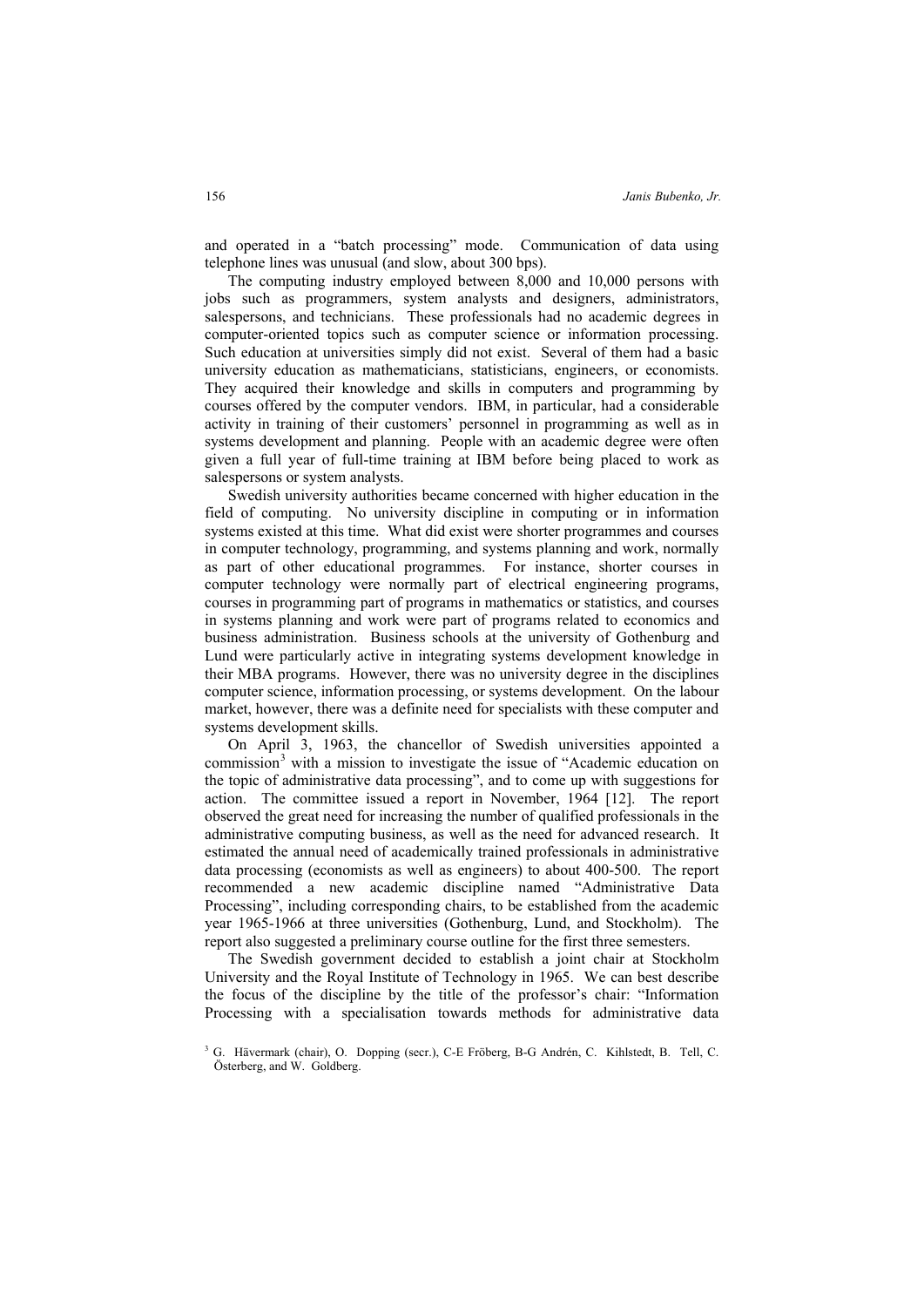processing". This formal and very long name was later in everyday use replaced by the simpler "Administrativ Databehandling" (ADB), also called Administrative Data Processing (ADP). The content of the teaching in ADB resembled at that time to some extent what some universities in the USA and Europe taught in the discipline of "Information Systems".

# **2. The First Courses**

The first three-semester course structure at the department followed essentially the suggestions given in [12]. Primarily the author together with Börje Langefors designed the three-semester program. The first semester included topics such as computer systems and components, low-level programming languages, high-level programming languages, and performance analysis. focussed on methods for systems analysis and design, as well as issues related to administration, planning, and management in organisations. The second semester also included a substantial system design exercise; students had to develop and describe an information system for a business organisation according to requirements specified by the department. Students had to take a course on operating systems as well. In the third semester, students could take additional specialised courses; however, a large part of it was devoted to writing a bachelorlevel thesis.

# *2.1 The B-level Package*

The first regular<sup>[4](#page-0-0)</sup> course offered by the department was a 20-credit course for one semester starting in the fall of 1966. We called it a B-level course. The normal prerequisite for admission to the 20-credit B-course was a Swedish high-school degree including mathematics at least corresponding to the level taught in the high-school specialisation towards social sciences. Other backgrounds were permitted if accepted by the university authorities.

For a bachelor degree (Fil. Kand.) students had to complete 120 credits. A typical combination of courses would be 40 credits of information systems courses combined with 80 credits in other disciplines such as mathematics, statistics, business administration, languages, or arts. At that time, no particular 120-credit "study programs" such as "DSV-linjen" (the study program in Computer and Systems Sciences) or "Systemvetenskapliga linjen" (the study program in Applied Systems Sciences) existed.

Although the topic ADB was taught face-to-face at the Royal Institute of Technology (KTH), most students registered at Stockholm University. It frequently happened however, that students of KTH took some of our courses, as

<sup>4</sup> A regular course is a course formally offered by the university such that it can be included in the study programme of a student for a degree. In this text we use a direct translation to English of various concepts then used by the department in order not to change the "flavour" of the computer "era" of the late sixties.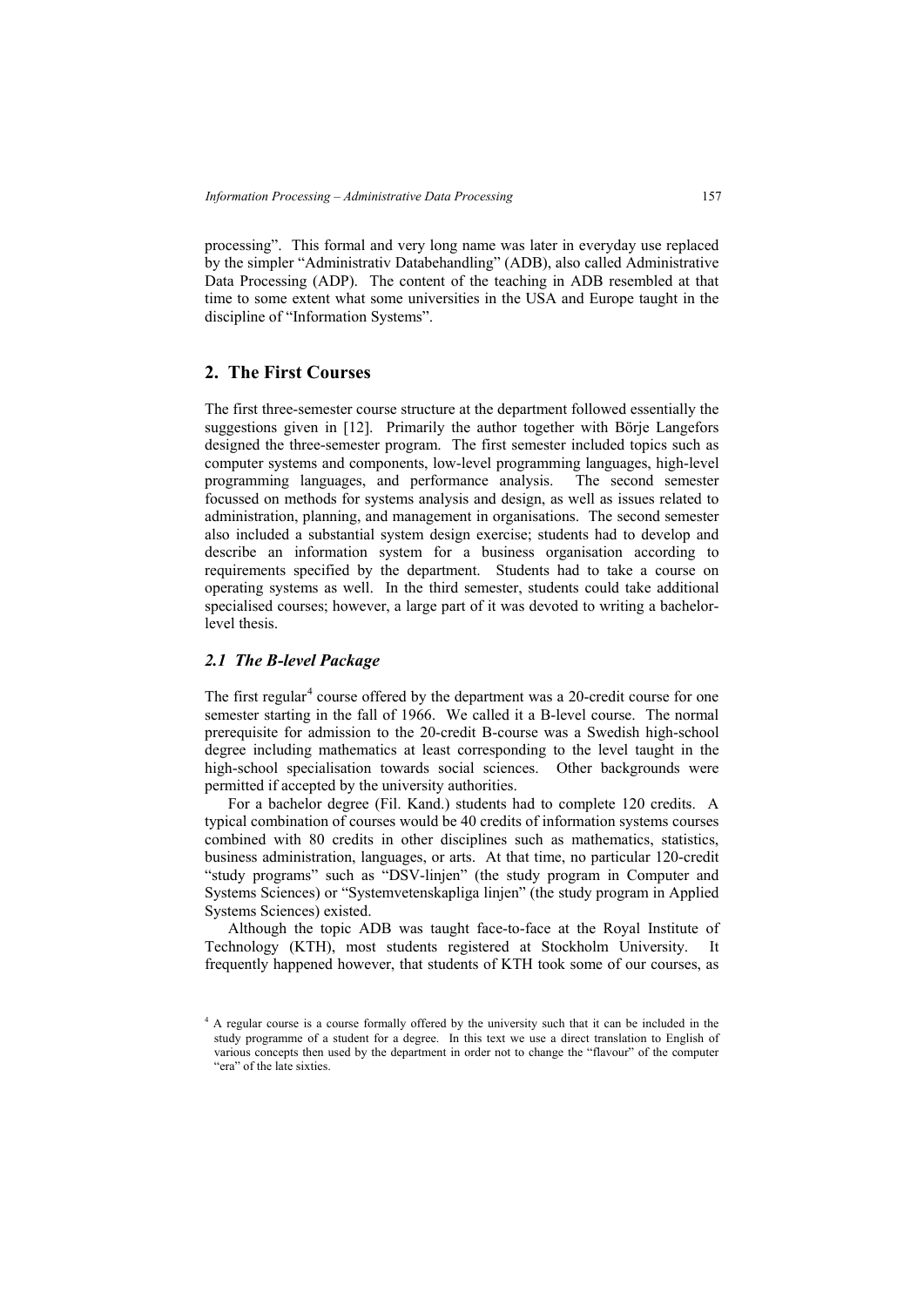optional courses. Some of our early assistants, recruited in the spring of 1967, were actually KTH-graduates.

Students quite well appreciated the courses. The B-level courses offered during the late 1960s had an attendance of 400 to 500 students. I do not remember other limits of the number of attendees than lecture hall space. There were surprisingly many female students, perhaps more than 30%. Many students had already 60 to 80 credits in a number of other university disciplines. They were interested in doing the ADB-course as they, rightfully, expected to find jobs related to this new discipline. Many students had background studies in disciplines such as mathematics, statistics, and business administration. Information Systems was a topic for the future, they felt.

The B-level package included four parts, five credits each. It totalled 102 hours of lectures, and 62 class hours of exercises plus, of course, student's individual and/or group work and homework. This implied roughly 8-10 contact hours per week. Appendix A shows the four-course package<sup>[5](#page-0-1)</sup> with the literature required for delivery of those courses and the examination summary students had to complete.

# *2.2 The AB-level Course Package*

The B-level course package of 20 credits was followed in the spring semester of 1967 by the next level package of 20 credits, the AB-level course package. However, not all B-level students continued on the next level – perhaps only about one hundred of them. As we will see, the AB-level courses focussed on information systems theory, IT in organisations, computing system analysis and design, and on a large case study.

This package of four parts consisted of 88 hours of lectures and 28 hours of guided exercises. It also included a large assignment (a case study) for group work. Appendix B shows the four-course package with the literature required for delivery of those courses and the examination summary students had to complete.

### *2.3 Higher Level Education*

The AB-level package was followed in the fall of 1967 by a C-level package of 20 credits. The C package contained a number of courses on Information Systems Theory (advanced), IS and organisations, Real-Time systems, Databases and Database Management systems, Simulation and the Programming Language Simula, and the like. The main task for students of the C-level course was, however, to write a bachelors thesis that awarded them 10 credits. In the spring of 1968, D-level courses followed the C-level courses; doctoral (Ph.D.) candidates primarily studied D-level courses.

 $5$  The course descriptions of Appendices A and B are based on old, non-published administrative material at the department of ADB at KTH and SU in 1966 and 1967.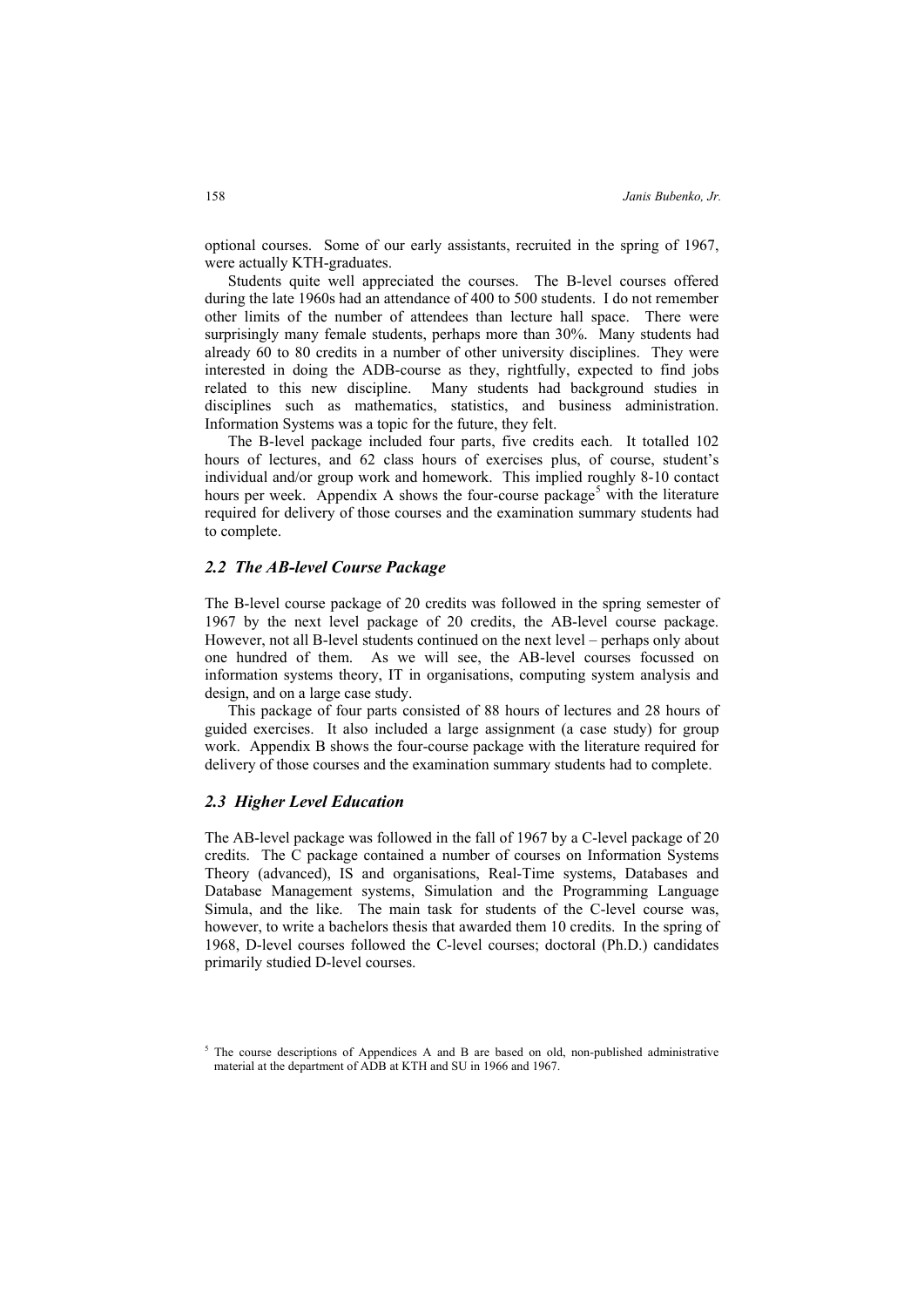# **3. In Retrospect - Analysis and Discussion**

I do not claim that the courses described above were the first courses, related to computing, taught at Swedish universities. However, I do claim that the course package described is the first comprehensive, academic "program" in Sweden for educating and training information systems analysts and designers. In our case, the package formed the basis for a new university topic "Information processing, specialising in methods for administrative data processing". We now offer additional comments on the course package, the topic, as well as on the department.

## *3.1 Our Discipline*

The contents of the above three-semester course package included what was believed, at that time, to be a minimum of necessary, systematic knowledge for designing and building computer based information systems to support operative as well as directive tasks in business and in organisations. The course structure was, therefore, rather like a *part* of an educational programme created for educating professionals for a particular job speciality – system analysts and designers. Clearly, it included topics which have to do with computer hardware, programming, management, and organisations, but which did not belong to the *core* of the discipline. Our experience tells that most of our students, majoring in our topic towards a bachelor degree, had complementary education in topics such as mathematics, statistics, or business administration.

What was the core of our topic, "Administrative Data Processing" (ADP)? At this stage, our topic was not exactly defined more than it had to do with essential knowledge needed for development and design of information systems. Furthermore, the persons responsible for designing the first course structure were themselves primarily "engineers" with experience of systems development, which gave the courses a practical and an engineering oriented flavour. Several years later Langefors wrote an article in the magazine of SSI [11] (the Swedish Society for Information Processing, then the representative of IFIP in Sweden) where he argued for considering our topic as consisting of two main parts. One part was concerned with analysis of organisations and their information needs. The other part was concerned with designing an information system, based on computers as well as on humans, who implemented those requirements. He called these parts the "infological" and the "datalogical" parts of ADP. Programming was not seen as a core part of the datalogical part. The core of the datalogical part was rather the technical design of a software system, similar to what we call "software engineering" today. On the other hand, every academic program to educate system developers should contain, of course, also knowledge of computer hardware and of programming. Every ADP student should be able to develop a computer program in a machine level language as well as in higher-level languages.

A substantial part of the early core of our discipline, was contained in the book "Theoretical Analysis of Information Systems" [9]. Students used this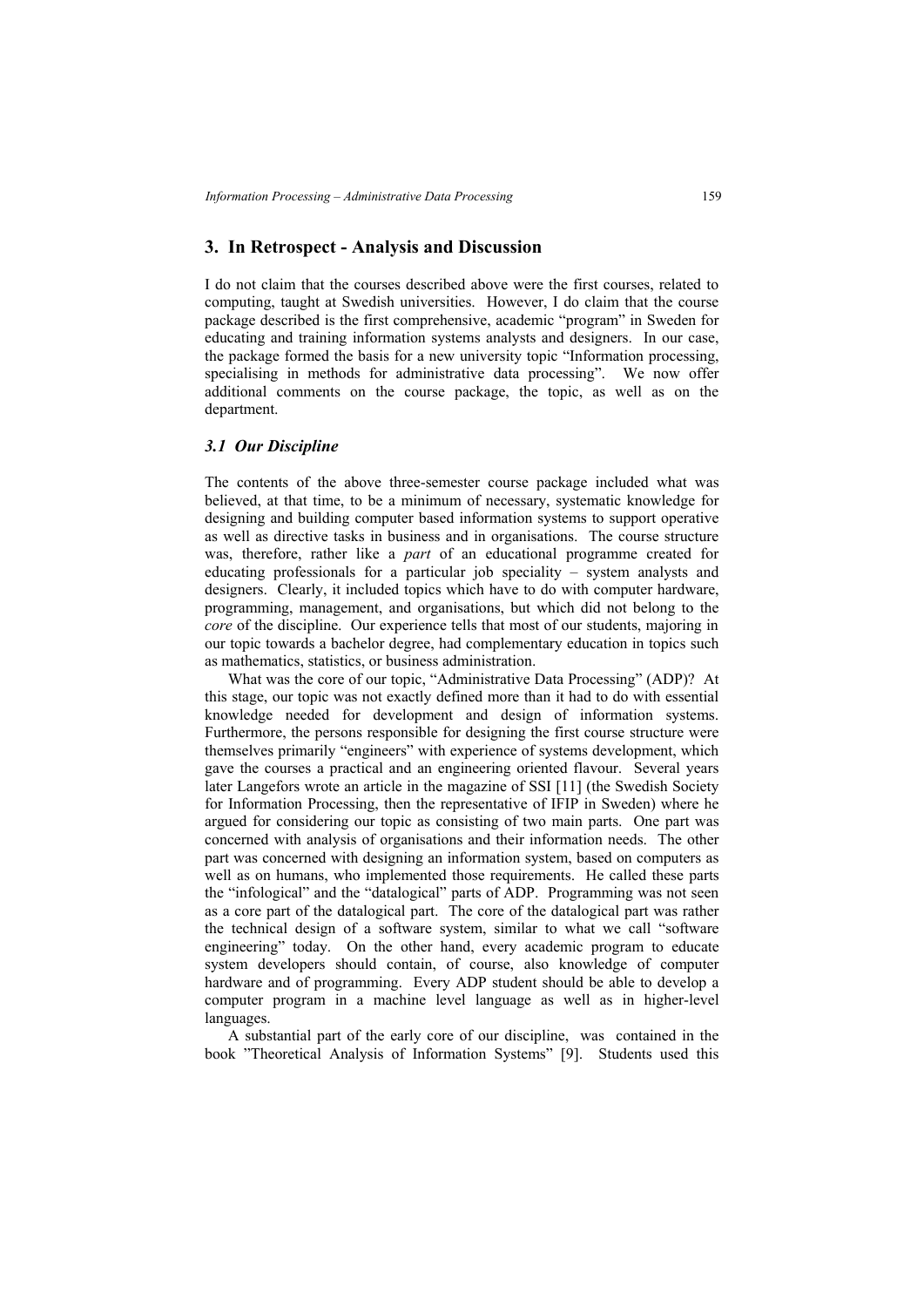internationally well-reputed book mainly in second semester studies. During the seventies it became a "bible" for most academic "information system" courses and researchers in Sweden. Another book of substantial impact on the discipline was "System för Företagsstyrning (Systems for Enterprise Control)" [10]. Datalogical parts of the discipline Information Systems were to a large extent reflected in the textbook "Data Processing Techniques" [3], and to a certain extent also in the textbook "An Introduction to Operating Systems" [4]. Another textbook that had a impact on our department's first semester courses in 1966-67, and to some extent also on the technical parts of our discipline, was Olle Dopping's "Computers and Data Processing" [8].

### *3.2 Students' Reaction*

Students' reaction to our course programme was very positive. After a few years, more then 400 students did annually register for the B-level package. The ABlevel package attracted annually more than 100 students. About 25 of them continued to the C-level and the writing of a Bachelors thesis. Computer based information systems were now being introduced in practically all kinds of business. Our education seemed modern, "just in time", and well adapted to practical needs. Students, having passed the AB-level, had few problems to find a job as systems developers or programmers. Fortunately, also the business climate was very dynamic and favourable around the 1960s and the 1970s. Looking back at our first B and AB-level courses, I have no particular memories of many students quitting their education before completing a course. Perhaps this was the effect of our "quizzing approach<sup>[6](#page-0-2)</sup>" to examination, which tended to "drag most students along" towards concrete results.

## *3.3 Was the Department's Education and Development Successful?*

While we can answer this question, in the author's opinion, by a definite *yes*, the articulation of the answer can fill a whole book. Recently, the department celebrated its 40<sup>th</sup> anniversary. A book of more than 400 pages, presenting historical annotations of various kinds, was published [5]. It is difficult to evaluate the courses as such, but we can confirm that the education started in 1966 gave birth to an impressive development in Sweden. After a few years, a similar course structure was adopted at other universities, for instance in Lund, Gothenburg, and Uppsala. Many graduates of ADP were hired in qualified positions in business and industry. Luckily, some students also remained at the department as teachers and doctoral candidates. They later became deeply involved in developing the department as well as the topic and with helping other universities in starting up ADP education. They also became active in writing and publishing new textbooks for different parts of the topic. The department and its staff was also heavily engaged in supporting the public sector of Sweden, as well

<sup>&</sup>lt;sup>6</sup> See section Examination on the B-level in appendix A. The quizzing approach was regretfully discontinued in the early 70-ties, due to large manpower requirements for carrying it out when the student numbers grew larger.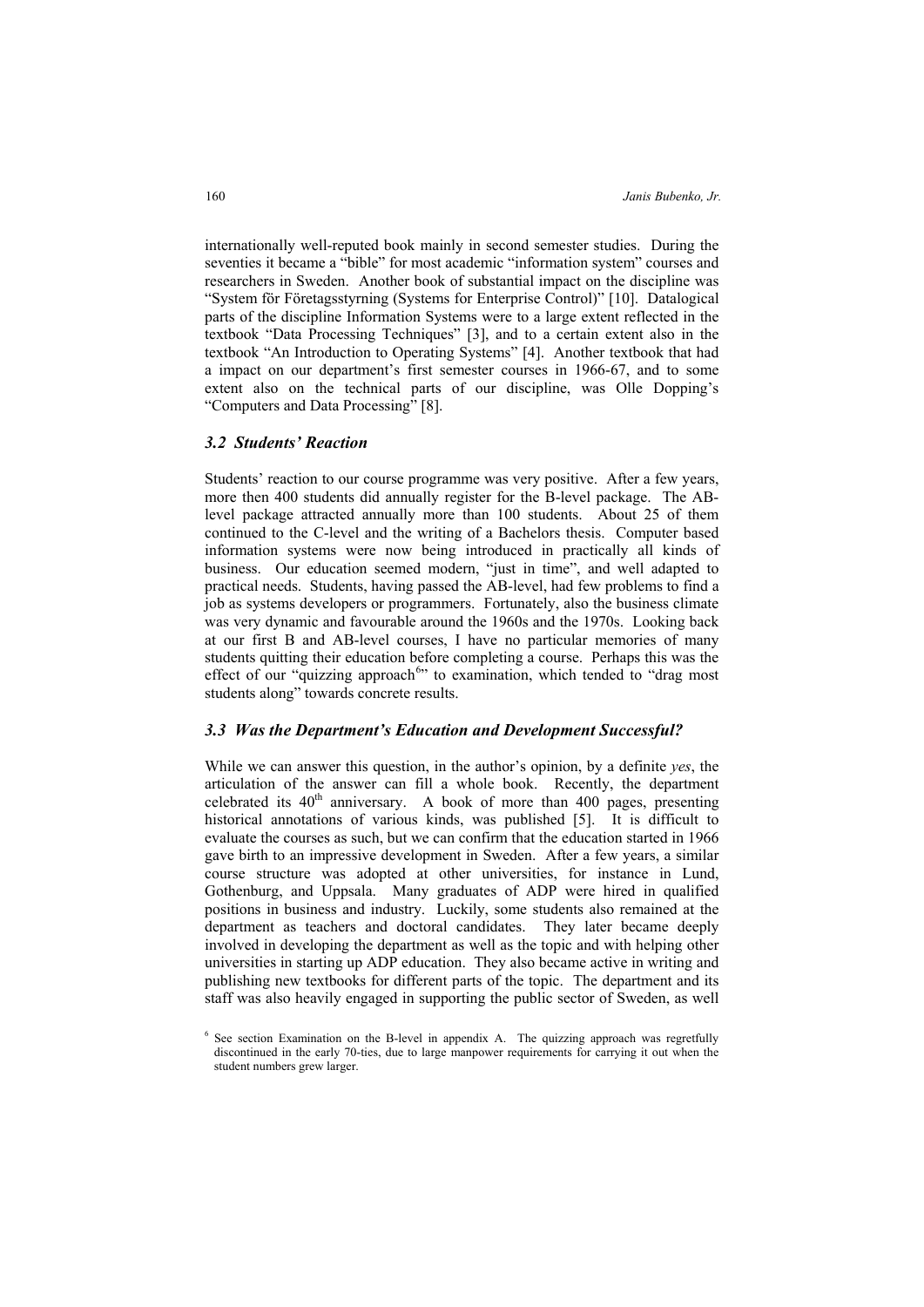as Swedish business with vocational training based on parts of the course package above. Some of the department's staff later started companies, for instance  $ENEA<sup>7</sup>$  $ENEA<sup>7</sup>$  $ENEA<sup>7</sup>$ , and research institutes such as V and  $SISU<sup>8</sup>$  $SISU<sup>8</sup>$  $SISU<sup>8</sup>$ . Many staff members became recognised professionals in the public as well as in the private sector. The department can proudly point to more than thirty persons that have had their basic education at the department and that have been appointed university professors in Sweden or elsewhere. The university awarded more than 100 doctoral (Ph.D.) degrees and about 100 Licentiate degrees. The current (2007) number of registered students per year is more than 1500.

The course structure has broadened considerably but it is fair to say that the first courses formed the basis for the first three-year academic programme in Sweden, the "Applied Systems Sciences" program (Systemvetenskapliga linjen) established in 1977. In 1993, the department started a four-year programme in "Computer and Systems Sciences". Other programmes started in the 2000s are, for instance, the four-year ICT and Communication Science Programme (2002). It is, however, beyond the scope of this paper to give a fuller account of the department's recent activities and course programmes. The interested reader is directed to the anniversary book [5]. In 1989, the department changed its name to Computer and Systems Science (Data och Systemvetenskap – DSV) in order to better characterise its essential orientation.

## *3.4 International Outlook*

In a Nordic perspective, the course package launched at KTH/SU in 1966-67 was one of the first, if not the first, in the Nordic countries. The situation in Denmark could be compared to what existed in Sweden 1965, data processing courses were integrated in business schools as parts of programs in management and administration.

On the European scene, some countries were moving fast ahead. Professor's chairs in business data processing had been established in Germany, in Switzerland, and in the Netherlands. The author has, however, no information about university programs developed at this time, similar to the one reported above. On the other hand, most western European countries were well ahead in scientific computing and in engineering computing as well.

As can be expected, the USA was the leading star in computing as well as in academic education in computing. Already in 1962, the Curriculum Committee on Computer Science  $(C^{3}S)$  was formed under the leadership of William F. Atchison. This committee presented preliminary recommendations for an undergraduate program in computer science in 1965 [1]. We should note that at this time already about twenty universities in the U.S. were offering bachelor

<sup>7</sup> ENEA is a large Swedish software house.

<sup>&</sup>lt;sup>8</sup> These institutes were foundations founded by a number of supporting Swedish organisations and companies. Institute V is oriented towards Business Administration and Development and SISU (the Swedish Institute of Systems Development) was oriented towards Information Systems Development.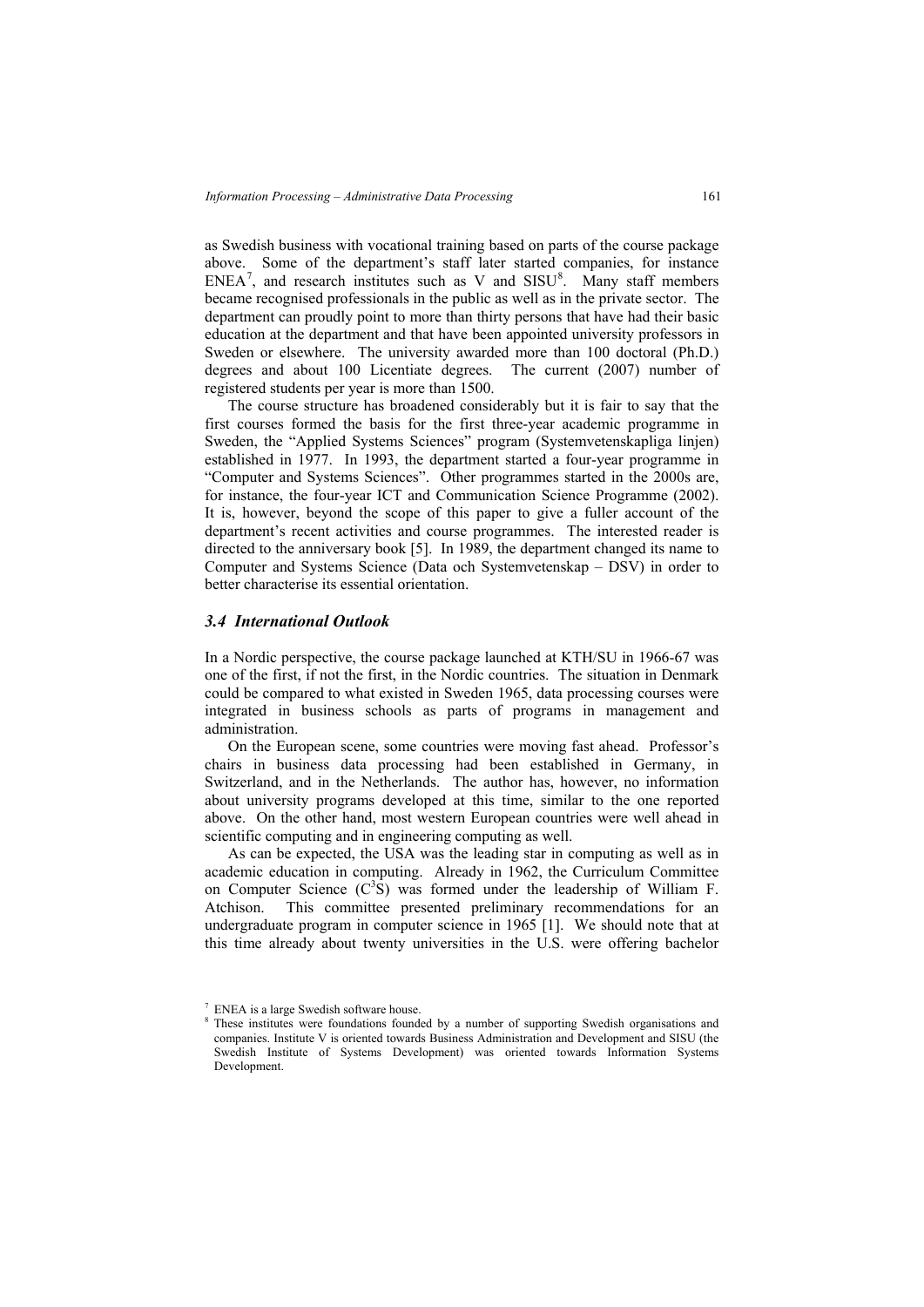programs in computer science or a similar topic, and about thirty were offering master programs. More than ten universities were offering doctoral programs.

What was the preliminary recommendation of  $C<sup>3</sup>S$  compared to our course package above? Firstly, the topic was different. It had a mathematics oriented, theoretical content, designed primarily to educate future computer and software scientists and researchers. Secondly, it suggested a full three-year program with all courses defined to achieve a bachelor degree. The computer science program was designed by academics for the education of academics. The  $C<sup>3</sup>S$  curriculum proposal became quickly disseminated to universities around the world. The wellknown Curriculum 68 [2] followed it up.

What happened in the information systems area in the U.S.? We know little about the later part of the 1960s. In the early 1970s, ACM formed a subcommittee called the ACM Curriculum Committee on Computer Education for Management (C<sup>3</sup>EM); J. Daniel Couger was its leader. Recommendations for a four-year undergraduate program aiming at the master level in information systems were published in 1973 [6]. This program has many similarities with the course package of this paper; it also permitted different orientations such as organisational or technological. These orientations are similar to the infological and datalogical realms discussed above. It is noteworthy that these recommendations did put a comparatively heavy emphasis also on knowledge in topics such as mathematics, logic, statistics, and operations research. These topics were not included in our course package. We could only hope that students did combine our ADP-courses with relevant courses in other formal topics. Unfortunately, courses in other disciplines were not, at that time, adopted for combined use together with ADP. The  $C<sup>3</sup>EM$  recommendations were later, during the 1990s, refined in a collaborative curriculum effort of the ACM, AIS and AITP (formerly DPMA), called IS'97 [7].

# *3.5 How Did the Topic Develop in Sweden?*

Langefors' associates and doctoral students, many of whom later became professors transferred the topic of information processing – ADP – to other universities in Sweden. It is beyond the ambitions of this paper to analyse the diffusion of the topic in Sweden. This issue would need a paper, or even a book, itself. However, a very simplistic view of what has happened is that the topic has split in two parts. One part is mainly concerned with the "infological" part of the topic as described above. A majority of university departments in the former topic of ADP have this business and social science orientation. They call the topic "informatik". Another set of departments are concerned with both the infological and the datalogical realms but with a more pronounced engineering orientation. These departments call the topic "computer and systems science" or "information systems". What seems to differ between these two is not so much what courses are being offered but rather the basic valuations and attitudes of the staff. We can also say that the engineering oriented departments pay greater attention in their teaching to formal topics such as mathematics, logic, statistics, and formal methods in general.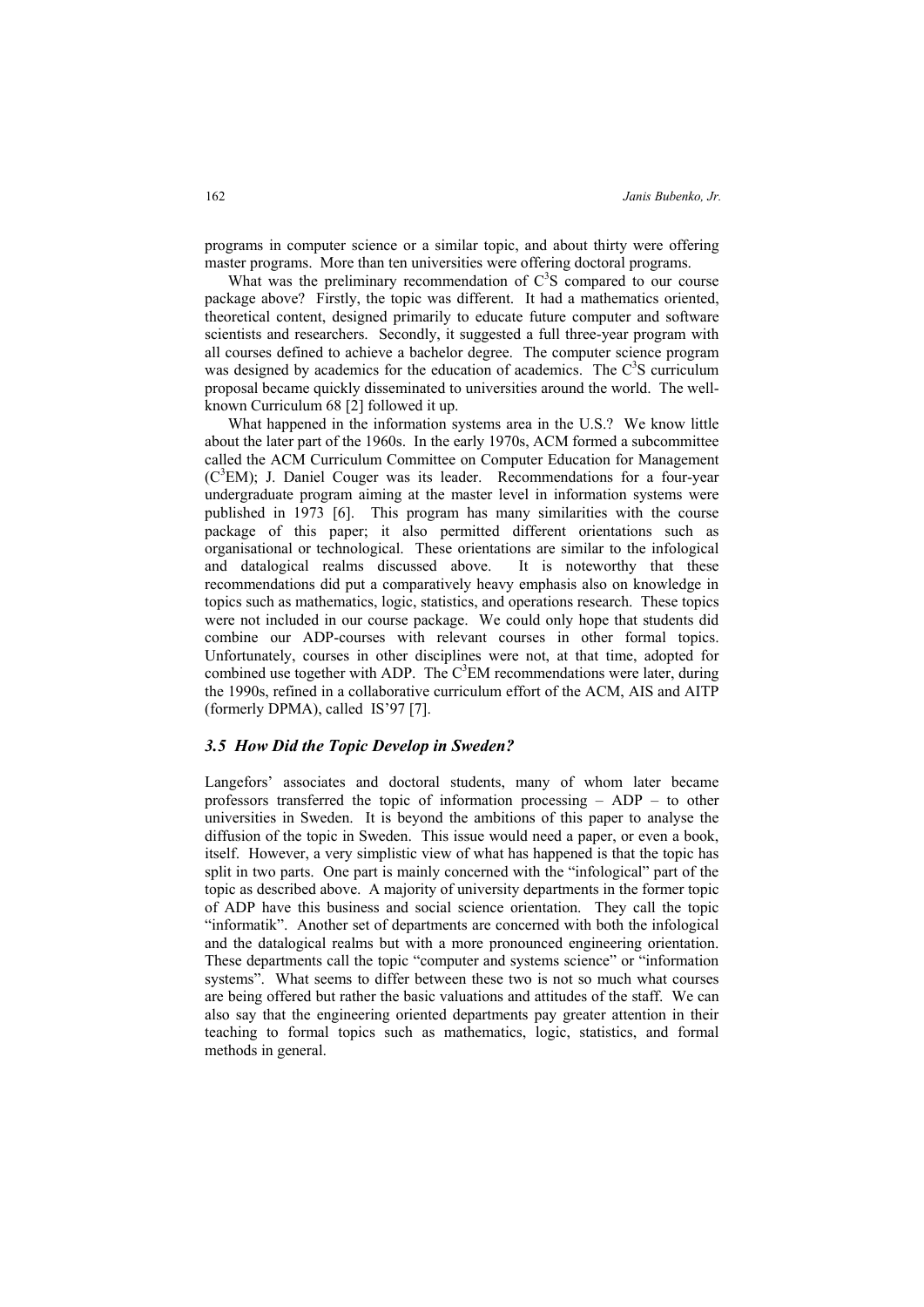# **4. Conclusions**

The three-semester course package in information processing (administrative data processing) was at that time fully in par with, or even ahead of, other university programs elsewhere in the world. The course package supported the development of and gave identity to a university department that eventually has developed into a significant and influential educational and research entity in Sweden.

# **References**

- [1] ACM Curriculum Committee on Computer Science, A., *An Undegraduate Program in Computer Science - Preliminary Recommendations.* CACM, 1965. **8**(9): p. 543-552.
- [2] ACM Curriculum Committee on Computer Science, A., *Curriculum 68.* CACM, 1968. **11**(3): p. 151-197.
- [3] Bubenko, J.A., jr, *Databehandlingsteknik*. Studentlitteratur, Lund, 1967, 360 pages.
- [4] Bubenko, J.A., jr and T. Ohlin, *Introduktion till Operativsystem*. Studentlitteratur, Lund, 1971, 520 pages.
- [5] Bubenko jr., J.A., et al., eds. *ICT for People. 40 Years of Academic Development in Stockholm*. 2006, Department of Computer and Systems Sciences at Stockholm University and Royal Institute of Technology, Kista, Sweden. 426 pages.
- [6] Couger, J.D.E., *Curriculum Recommendations for Undergraduate Programs in Information Systems.* CACM, 1973. **16**(12): p. 727-749.
- [7] Davis, G.B., et al., *Model Curriculum and Guidelines for Undergraduate Degree Programs in Information Systems*. 1997, ACM Education Board, AIS, and AITP (DPMA).
- [8] Dopping, O., *Datamaskiner och Databehandling*. Studentlitteratur, Lund, 1966, 415 pages
- [9] Langefors, B., *Theoretical Analysis of Information Systems*. Studentlitteratur, Lund, 1967, 489 pages.
- [10] Langefors, B., *System för Företagsstyrning (Systems for Enterprise Control, in Swedish)*. Studentlitteratur, Lund, 1968, 178 pages.
- [11] Langefors, B., *Behovet och framväxten av universitetsämnet Administrativ Databehandling* (The need for and the progress of the university study program of Administrative Data Processing*)* SSI member bulletin, 1979.
- [12] UHÄ, *Akademisk utbildning i automatisk databehandling. Betänkande avgivet av en av kanslern för rikets universitet tillsatt kommitté* (Academic Education in Automatic Data Processing. A report authored by a committee appointed by the Chancellor of Swedish universities) 1964: Stockholm), Distribution: Nordiska Bokhandeln).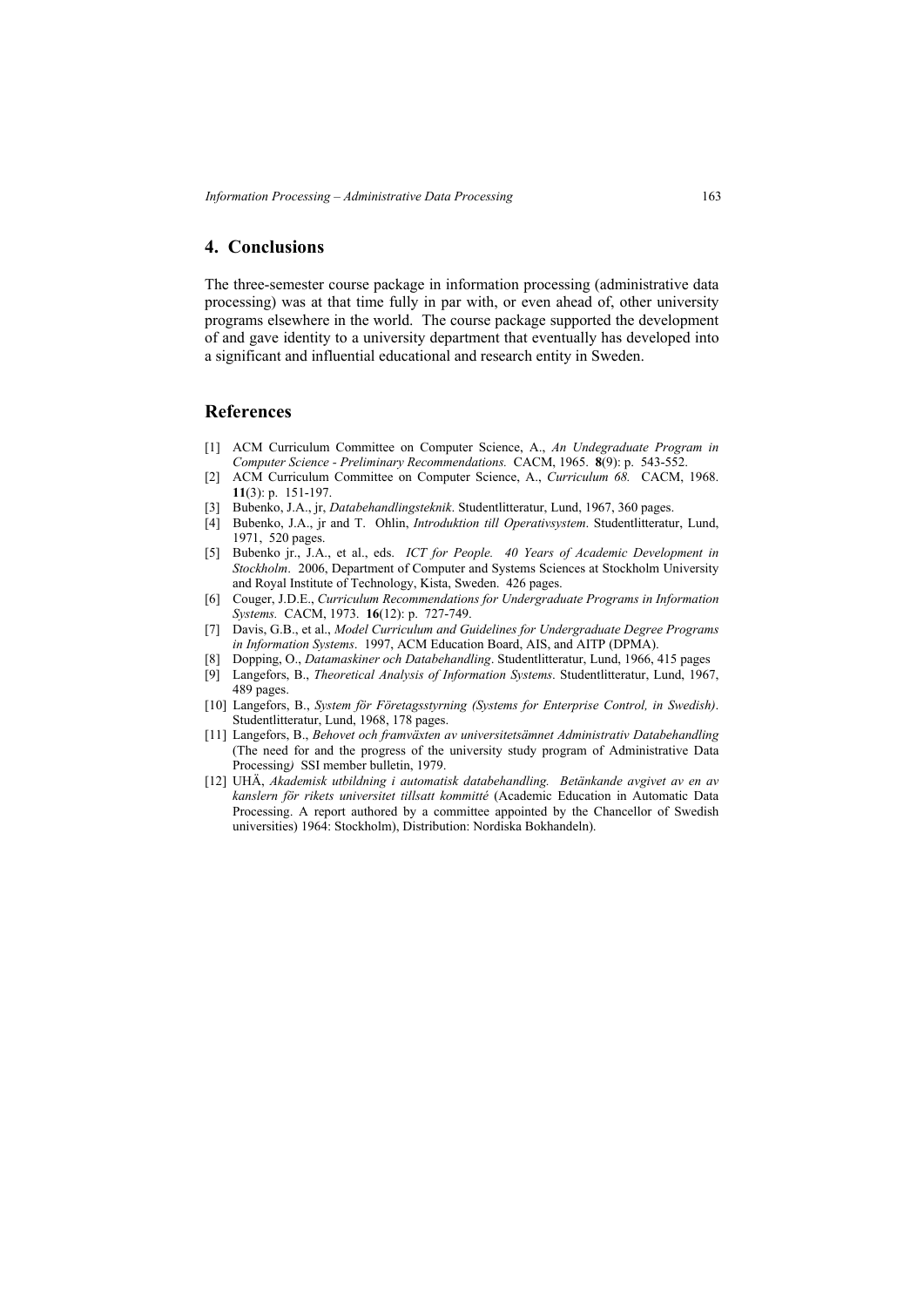164 *Janis Bubenko, Jr.* 

# **Appendix A**

### **B-Level Package**

**B1 Introduction to automatic data processing** (28 hours<sup>[9](#page-0-1)</sup> lectures, 2 hours exercises) It included topics such as

- o Concepts of "information"; information needs and requirements in different organisations; formulation of problems, algorithms, flow-charts, programming.
- o From algorithms in a problem-oriented language to (low-level) computer programs, including the binary number system, compiling, diagnostics, object code, components of a computer system.
- o Data transports, secondary storage units, input/output, data communication.
- o Operating systems, multiprogramming, multiple access; economical considerations of programming work.
- o Technical and scientific applications (batch processing, multiple access processing).
- o Administrative data processing applications (batch processing, real-time processing).
- o Process control, industrial real-time systems.
- o Information systems theory; data processing system development, stages of a systems development process (life-cycle).
- o Study visit to a computer centre

**B2 Introduction to programming** (20 hours lectures, 10 hours exercises)

This part included lectures on topics

- o Algorithms and flowcharts, including proof of algorithms.
- o The syntax of the problem oriented language Algol 60.
- o Data structures and their representation in a computer memory.
- o Program structures, including procedures and blocks in Algol.
- Input/Output of data, including Knuth's proposal for input/output in Algol.
- o Exercises involved algorithms, flowcharts, writing of programs in Algol, transformation of program to low-level code, etc. All students had also an individual assignment of completing a larger computer program including compiling and testing it (in batch mode) on a Control Data 3200 computer.

# **B3 Programming of a data processing problem and executing it on a computer**

(lectures 34 hours, exercises 40 hours)

This part included lectures on topics

- o Programming in a low-level machine-oriented language (registers, instructions, interrupt management).
- o An orientation of an assembly-level programming language.
- o Programming in COBOL a thorough treatment.
- o Operating Systems an introduction of the main principles.
- o Orientation about other types of high-level languages such as PL/1, LISP, and TRAC.
- o Exercises involved low-level languages as well as the high-level language COBOL. The operating system of the current computer CD 3200 was explained. Programming in COBOL of a larger assignment was carried out in two- to three-person groups under the guidance of assistants.

<sup>&</sup>lt;sup>9</sup> A lecture was normally 45 minutes and it was presented to a large auditorium of all students. An exercise hour was 45 minutes given to a group of  $15 - 25$  students.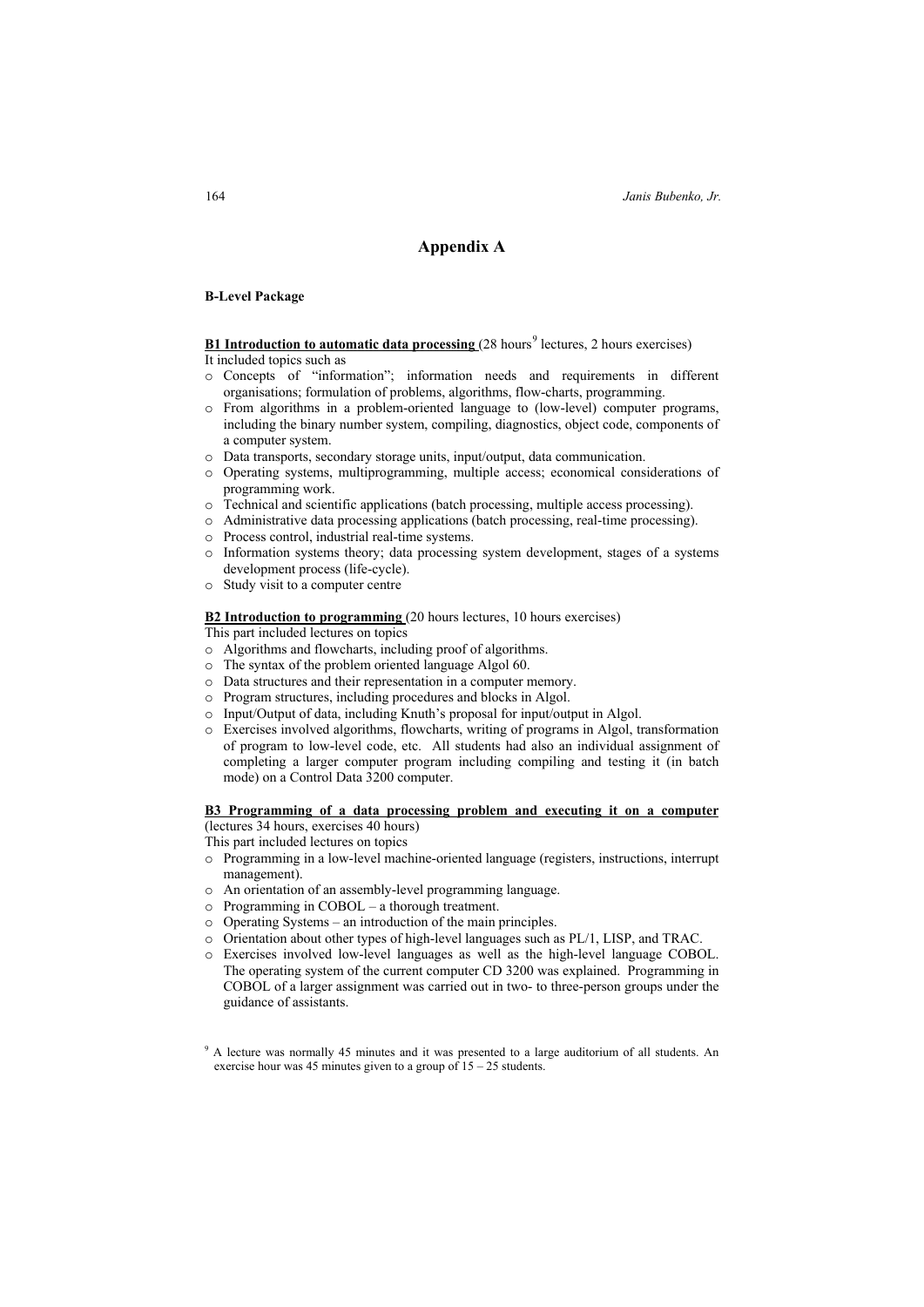This part included lectures on topics

- o Introduction to systems work (including the concept of precedence analysis, matrix representation of systems, etc.).
- $\circ$  Information Systems an Orientation (including the economic quantity of information)
- o Performance analysis of computing systems. Simulation.
- o Practical aspects of system development work (including the systems life-cycle stages, choice of computer hardware, etc.).
- o Exercises included systems algebra and computer system performance analysis.

#### **Literature of the B-level study course**

- o Langefors B., "Problem, algoritm, datamaskin" (Problem, algorithm, computer), Studentlitteratur, Lund, 1966 (about 25 pages). (B1).
- o Langefors, B., "Theoretical Analysis of Information Systems", Studentlitteratur, Lund. (sections  $12.1 - 12.11$  and  $22.1 - 22.2$ ) (B4).
- o Gregory R.H. and van Horn R.L., "Automatic Data Processing Systems, Principles and Procedures", Wadsworth, 1965 (pages 1 – 125).(B1, B3, B4).
- o T. Ekman and C-E Fröberg, "Lärobok I Algol", Studentlitteratur, Lund, 1964 (B2)
- o Bubenko, Jr, J.A., "Databehandlingsteknik", Studentlitteratur, Lund. (about 70 pages) (B4).
- o CD 3200 Computer System Reference Manual (No. 60043800) (B3).
- o CD 3200 Computer System COBOL (No. 60132000) (B3).
- o An Algol manual for the CD 3200 computer (B2).
- o Misc. material produced at the department (stencils).

#### **Examination**

Examination included written examinations as well as by "quizzing"[1](#page-0-0)0 of the material presented at lectures and described in the literature studies above. The quiz questions are chosen among a large number of predefined questions distributed in advance to all students. Students could answer a quiz question orally or in writing depending on the nature of the question. If a student had passed all quizzes for a course module, then s/he could be excused for the larger written exam of the whole module.

## **Appendix B**

#### **AB-Level Package**

#### **AB1 System theory and control theory** (20 hours lectures)

This module was based on books by Langefors (TAIS), Miller &Starr, and McKean. Its main topics were Decision theory, Analysis of Criteria, Systems Theory, and Control of Organisations.

**B4 Introduction to the theory of information systems and data processing system development work** (lectures 20 hours, exercises 10 hours)

<sup>&</sup>lt;sup>10</sup> My recollection of the quizzing system is extremely positive. Students were orally examined about four times during the course, three at a time. Face-to-face meetings between the examiner and the students made the students to work very hard from the very beginning of the course. Nobody wanted to show bad performance in front of their colleagues.